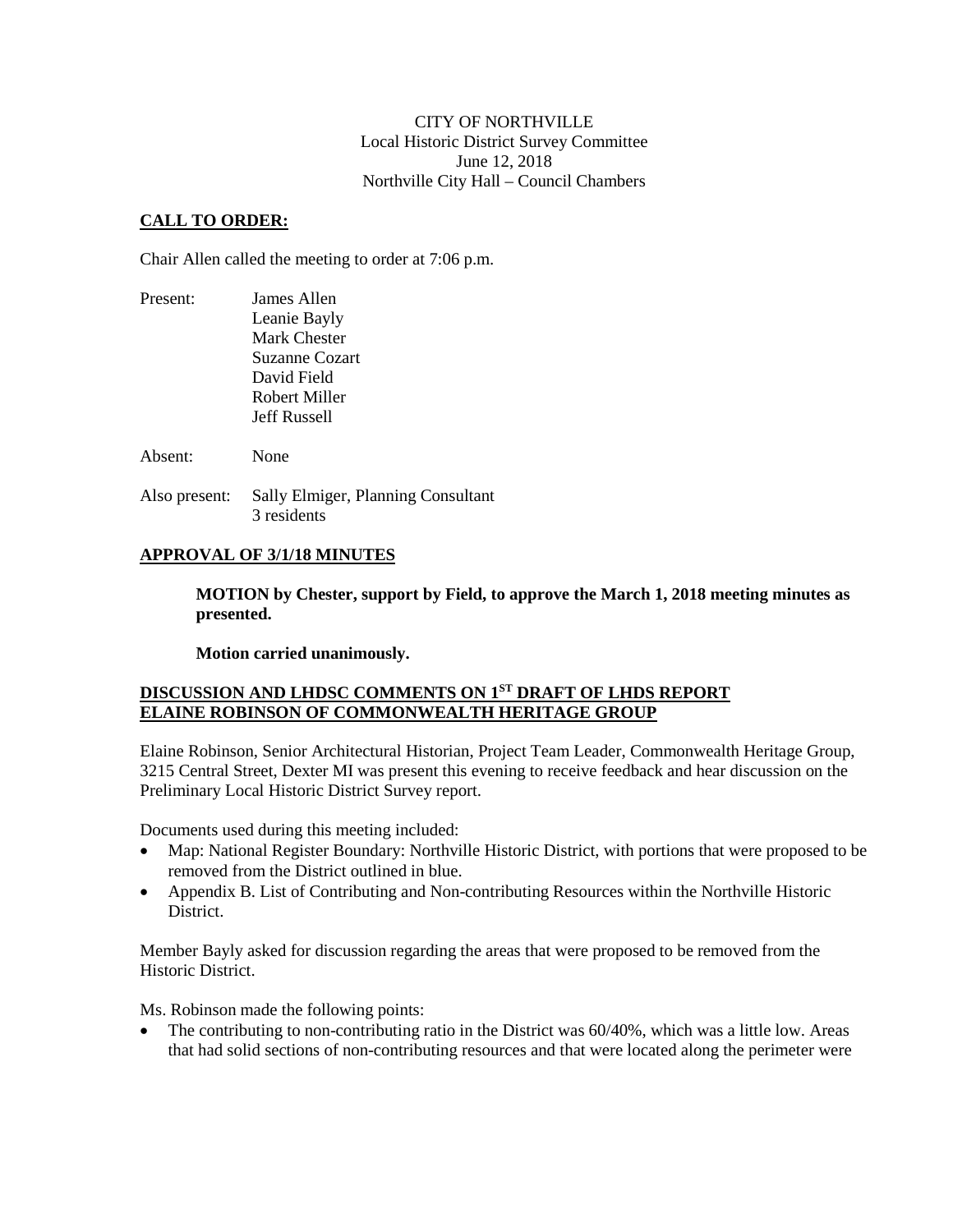outlined in blue and were proposed to be removed. That action would bring the ratio closer to 70/30%.

- A District should not contain "donut-holes," but have a single contiguous boundary.
- The local district and National Registry District should be identical.
- A higher ratio would create a district that was more defensible in court.
- The boundaries of an historic district should not be arbitrary and capricious, but should be demonstrably well thought out while not eliminating any resource that should be included.
- If the tax credit passed in the State Legislature, a positive impact on contributing resources would result.
- All contributing resources within the district should be retained.

Chair Allen noted that non-contributing structures had higher property values because they were within the Historic District. For example, if the homes in the northwest corner were removed, would their property values decrease? Ms. Robinson said that new construction in a historic district often damaged the value of the historic district because the historic setting was altered.

Chair Allen said that many homes in the District had additions, but still followed Secretary of Interior Standards, with the original home being prioritized and the addition added in the rear. However, some of those homes were now shown as non-contributing.

Ms. Robinson explained that an addition on a historic home needed to be clearly delineated; for some of the buildings it was not apparent what was original and what was new. Other examples showed additions that were not subservient to the original home. For example, a home with an addition that was visible from 3 sides could no longer be considered contributing.

Planning Consultant Elmiger said one reason to leave a non-contributing resource in the Historic District was to prevent further damage to the original structure, since any changes would need to be approved by the Historic District Commission. There was also the potential of bringing a resource back to its original integrity.

Ms. Robinson said additions should echo the original structure, but be clearly separate from the original. An example of this was an addition added to the Carnegie Library in Howell, where the addition was clearly separated from the original structure.

Member Chester said that mass was given as one reason to remove a resource's contributing status. How was this determined? Ms. Robinson said if the addition was equal to or larger than the original structure, the historic integrity was often lost. Additions should be lower and behind the original structure, again making the addition subservient to the historic resource.

Member Bayly appreciated the details included in the report, especially those that listed why a home became non-contributing, and also, in some instances, how a resource could be brought back to its original integrity.

Member Field spoke to the number of homes that had additions. Even if those resources were noncontributing, if they were removed from the District the City would lose control over them in terms of appearance, style, etc.

Ms. Robinson said that ultimately the Committee would make decisions as to what was included in the District.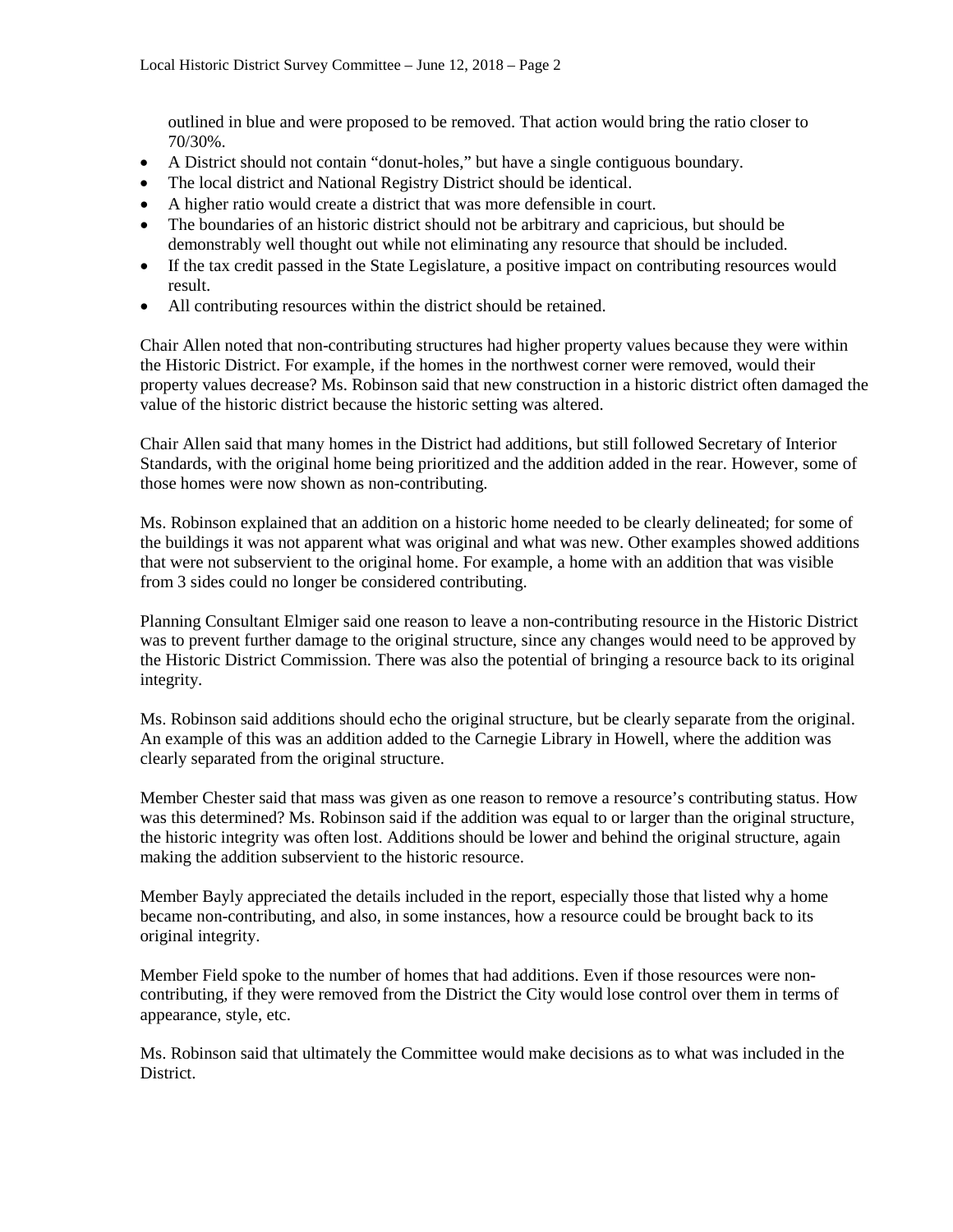Member Field asked for more information regarding the 60/40% mix. Ms. Robinson explained that the City needed to be able to defend the District boundaries. There was not a required percentage mix, but generally 80/20% was preferable. In this instance, if the portions outlined in blue were removed, the resulting mix would be closer to 70/30%.

Ms. Robinson emphasized that a National Historic District would be part of the National Parks Registry; it was difficult to justify including empty lots or construction zones in the Historic District.

Member Bayly said she had been asked many times: What is the contributing factor when you remove a certain percentage of contributing structures from the District? Ms. Robinson said the Historic District could be lost, along with any tax credits that would apply for renovating a historic structure. Currently a commercial income-producing property had access to a 20% Federal tax credit. The tax credit law moving through the State legislature would include a 25% tax credit for homeowners who were renovating a contributing resources, and would also increase the commercial tax credit another 5%. If the District was lost, there was no historic preservation tax credit. The CLG (Certified Local Government) status might also be at risk.

Ms. Bayly said the last time the Historic District boundaries were changed was in 2003. The changes proposed this evening made sense, but it was important to clearly communicate the reasons to the greater community.

Ms. Robinson said another tool of historic preservation was an overlay zone; however that discussion was outside the scope of tonight's meeting.

Ms. Robinson said that there was an apparent natural separation in the Historic District between Industrial, Commercial and Residential. However, for a district that had existed as long as the one in Northville had, it was important to keep as much as possible. Again, the overall size needed to be reduced before it went to the Park Service for review.

Ms. Robinson further explained that the application for a recognized Historic District had to go through the State Historic Preservation Office, be reviewed by the State Historic Review Board, and then go to the National Park Service. The argument needed to be convincing that this should be a recognized Historic District.

Ms. Robinson said any building that was labeled non-contributing could be re-opened if further information was brought forward.

In response to a question from Member Chester, Ms. Robinson said that even a home that was recognized as possibly the first home in Northville might be so unrecognizable from its original structure that it was no longer architecturally significant. It might be significant for historical reasons however. Still, if the integrity was not there, the home was not architecturally contributing.

Ms. Robinson said the period of significance under the National Park Service was from 1830 – 1968.

Member Field said the Northville Historic District Design Standards stated: *The architectural theme for the Northville Historic District is Victorian, in the era from mid 1850's to the latter 1800's.* The HDC had followed that direction religiously.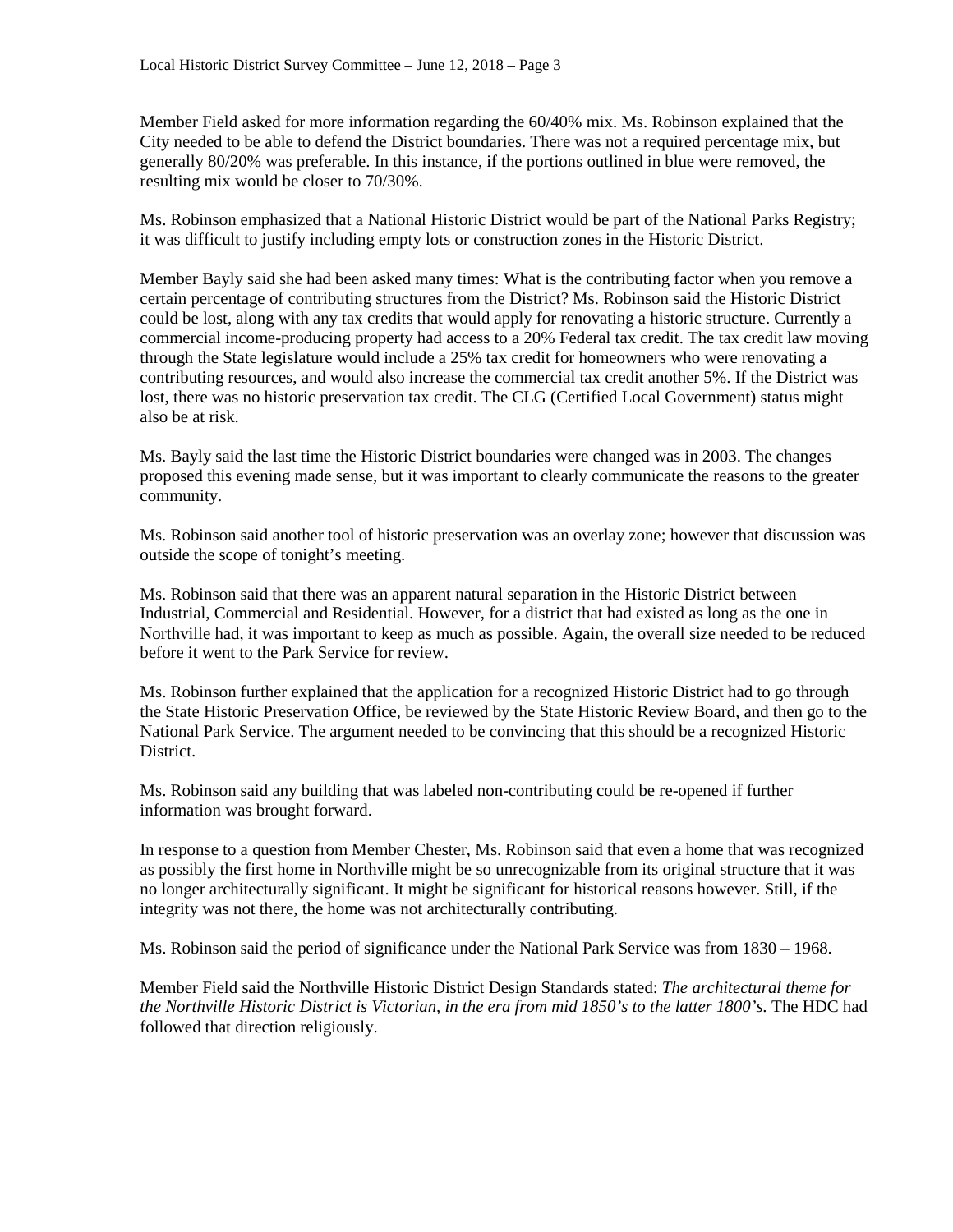Ms. Robinson said her team had followed National Park Service guidelines in finding buildings contributing or non-contributing.

In response to a further comment from Member Field, Ms. Robinson said a building such as an old church that had significant additions could be considered contributing if the additions were more than 50 years old. Decisions made regarding contributing/non-contributing were made logically and cautiously, based on Secretary of Interior Standards, National Park Service criteria for eligibility, and the 7 aspects of integrity as listed by the National Park Service: location, design, setting, materials, workmanship, feeling, association.

Planning Consultant Elmiger asked if the HDC or this Local Historic District Survey Committee had any leeway to disagree with the report's findings. Ms. Robinson said the HDC did not, but the LHDSC did. If the Committee disagreed with a finding, they would re-examine the property and make changes if appropriate.

Ms. Bayly reiterated that the report gave more history and more detail than they had ever seen. Additionally the report outlined characteristics that changed the structure's integrity, although some of the characteristics were difficult to explain to the layperson. She also thought there might be a few properties whose designation might be changed upon further study and information.

Ms. Robinson suggested dividing the District among Committee members in order to review the individual findings. However, the time schedule was very tight.

From the audience, Chuck Murdock asked about historic homes that were not in the District. Could the District be expanded? Ms. Robinson said that was outside the scope of the project, as any new homes would need to be researched, analyzed, etc.

Ms. Robinson said many non-contributing parcels were vacant lots, parking lots or modern buildings.

Planning Consultant Elmiger suggested the Committee concentrate this evening on the areas proposed for boundary revision.

In response to a question from Member Cozart, Ms. Robinson said most Historic Committees revisited their districts every 10 years. Regarding homes/structures that were 50 years old, Ms. Robinson said that structures needed to meet certain criteria, as explained in the chapter on context development. The building had to have a story that contributed to the context of the District.

Member Field suggested removing the 2 parcels at the northeast portion of N. Center Street (250 and 117- 12).

Member Cozart asked if the size of the lot had any significance. Ms. Robinson said it usually did not.

The consensus of the Commission was that lot 589 in the northwest portion of the District could also be removed, as that was actually a new building. With that removal, non-contributing resources 588, 571, and 627 could also be removed.

Member Field asked again about the period referenced in the Northville Historic Design Standards: Victorian/Gothic. Ms. Robinson said keeping to that period would exclude revival styles, bungalows, four-squares, etc.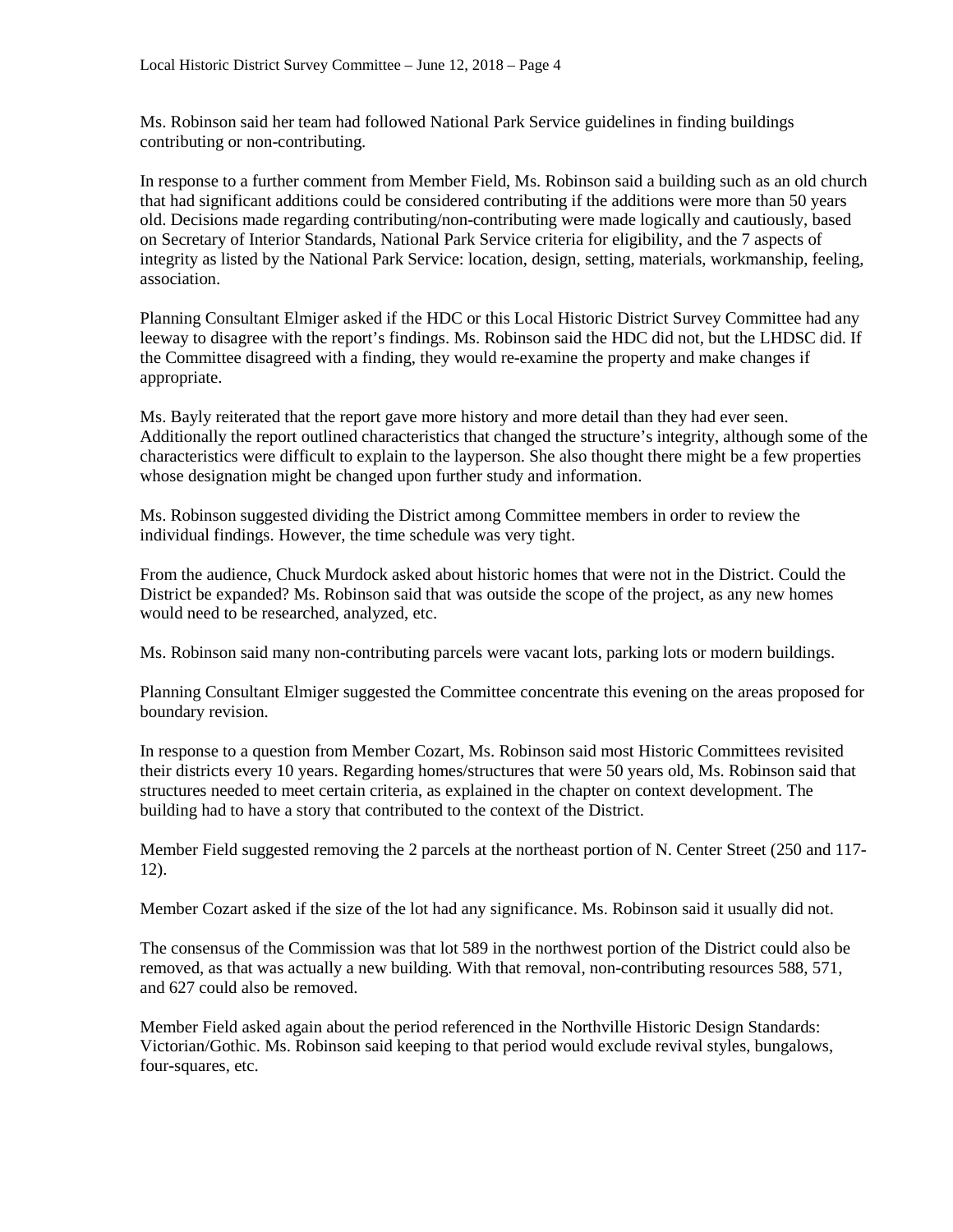Member Field questioned the idea that a 1950's ranch-style tract home should be considered a contributing resource. Ms. Robinson explained that ultimately the Committee would make the decisions as to what was contributing and non-contributing. However, the house in question was an example of mid-century architecture and was an important part of the City's timeline, representing people who came to Northville to work in the shops or the dairy industry, etc. Member Bayly agreed the home was part of Northville's heritage.

Member Field spoke to structures that had been added on to. For example, 213 on High Street was originally a little cottage with an added  $2<sup>nd</sup>$  floor. The stucco had been covered with asbestos siding. The house was non-contributing, but Member Field thought it had character. He found it difficult to find that home was non-contributing, while a little ranch home similar to thousands of others in southeast Michigan was contributing.

Ms. Robinson explained that as a professional she was charged with following the standards from the National Park Service. The small ranch house represented a time period in the City. GI's were coming home from the war and they needed some place to build. The home could have been FHA funded. The resource represented a time period and a style appropriate to the time period; all of those things led to the structure being contributing.

Member Chester suggested that the different areas outlined in blue be voted on separately in terms of removing them from the district. By consensus, the Committee agreed to number the different areas proposed to be revised and act on them by motion.

Chair Allen asked for discussion and/or action on the portion outlined in blue on the northwest corner of the map of the Northville Historic District and labeled this evening as Section 1.

**MOTION by Chester, support by Bayly,** to remove the following properties from the Historic District, as outlined in blue on the northwest corner of the map of the Northville Historic District and as labeled this evening as Section 1:

- Properties identified as 631, 633, 629, 630, 620, 610, 600, 388, 383, 384, 373, 374 And further to remove the following properties:
- Properties identified as 589, 627, 571, 588.

#### **Motion carried unanimously.**

Chair Allen asked for discussion and/or action on the portion outlined in blue on the southwest corner of the map of the Northville Historic District and labeled this evening as Section 2.

**MOTION by Field, support by Chester**, to remove the following properties from the Historic District, as outlined in blue on the southwest corner of the map of the Northville Historic District and labeled this evening as Section 2:

• Properties identified as 146, 208.

#### **Motion carried unanimously.**

Member Chester supported keeping the properties labeled this evening as Sections 3 and 4, on the southern boundary of the Historic District, so as to provide buffer zones to the District. Discussion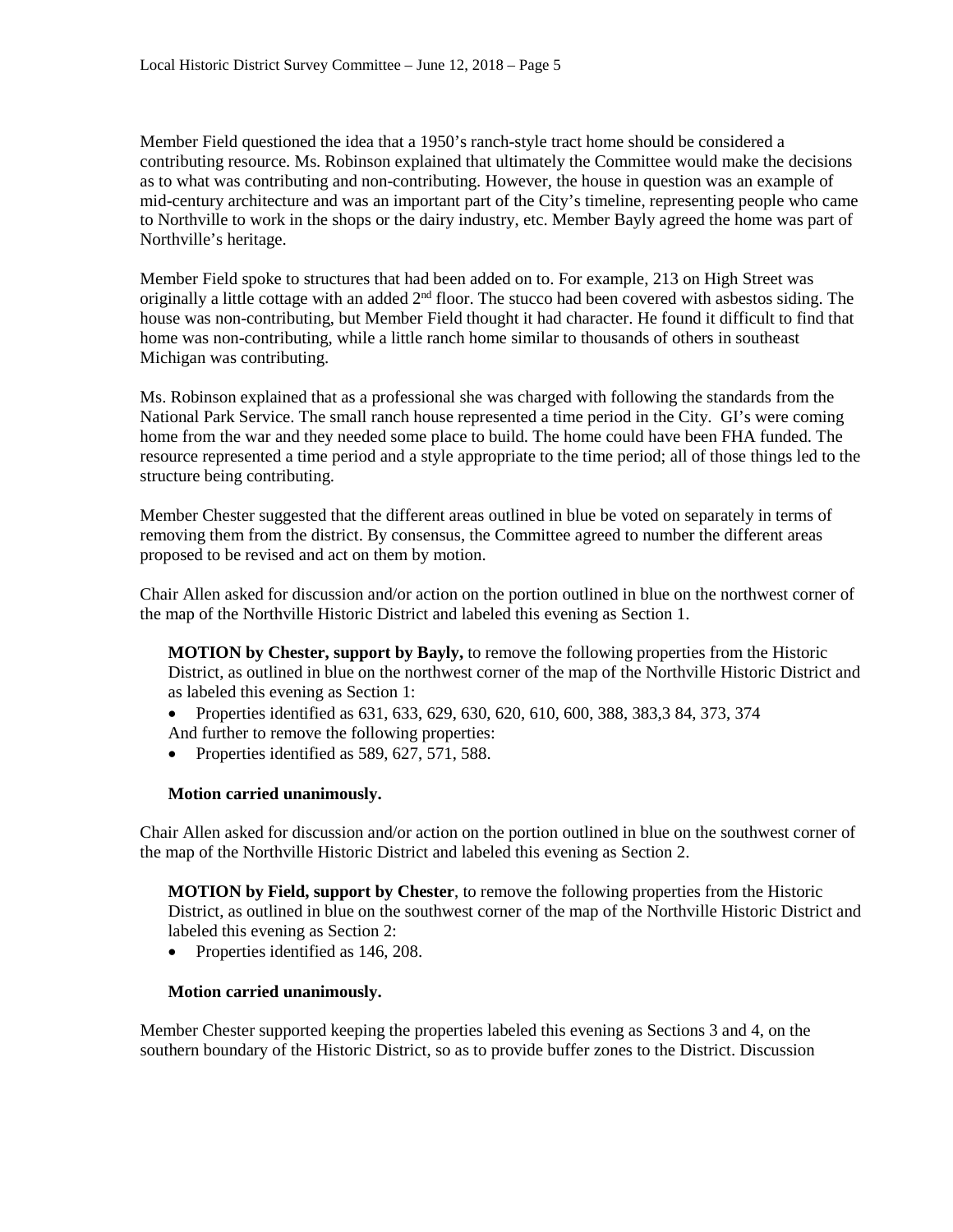followed. Removing those sections would increase the percentage of historic homes in the District. However, perhaps the District could be expanded south of Section 3 (NVA #16).

Chair Allen suggested acting on Sections 3 and 4 last, to allow more time for discussion.

Chair Allen asked for discussion and/or action on the portion outlined in blue on the Northville Historic District map north of Main Street and East of Hutton and labeled this evening as Section 5.

**MOTION by Chester, support by Field**, to remove the following properties from the Historic District, as outlined in blue on the Northville Historic District map north of Main Street and East of Hutton and labeled this evening as Section 5:

• Properties identified as  $201$ ,  $215$ ,  $311$ ,  $333$ , NVA  $#15$ .

### **Motion carried unanimously.**

Chair Allen asked for discussion and/or action on the portion outlined in blue on the Northville Historic District map south of Main Street on the far east boundary of the District and labeled this evening as Section 6.

It was brought out in discussion that the property identified as NVA 13 helped the viewshed of the District. It was the consensus of the Committee that NVA 13 remain in the Historic District.

**MOTION by Russell, support by Field,** to remove the following properties from the Historic District, as outlined in blue on the Northville Historic District map south of Main Street on the far east boundary of the District and labeled this evening as Section 6:

• Properties identified as 470, NVA #8.

### **Motion carried unanimously.**

Chair Allen asked for discussion and/or action on the portion of the Historic District at the far northeast portion of North Center Street, as shown on the Northville Historic District map and labeled this evening as Section 7. This portion was being added by the Committee and was not outlined in blue.

**MOTION by Cozart, support by Miller,** to remove the following properties from the Historic District, located at the far northeast portion of North Center, as shown on the Northville Historic District map and labeled this evening as Section 7:

• Properties identified as 250, 117-123.

#### **Motion carried unanimously.**

Chair Allen asked for discussion and/or action regarding the area at the southern boundary of the Historic District known as NVA #16, and labeled this evening as Section 3.

Discussion focused on the fact that currently the District included the northern 1/3 of a parking lot. Should the entire parking lot be included in the Historic District? There were several discrete tax parcels in the southern 2/3 of the parcel. Would the property owner(s) object to being brought into the District? Adding the remainder of the parking lot would add a non-contributing resource to the District. Could this be justified?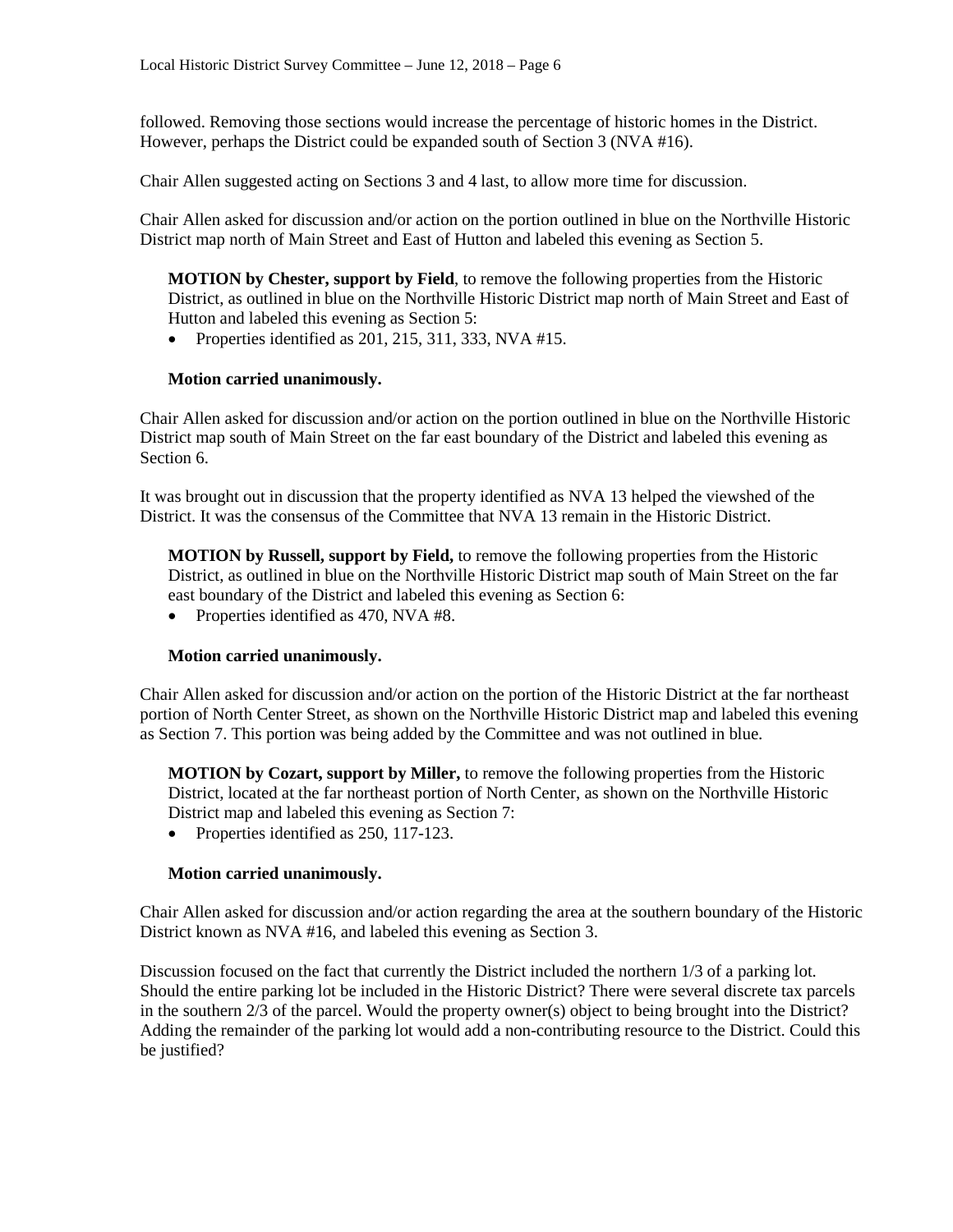Member Cozart saw no reason to keep NVA #16 in the Historic District.

**MOTION by Cozart, support by Field,** to remove the following property from the Historic District, as outlined in blue on the Northville Historic District map and located south of Cady Street and labeled this evening as Section 3:

• Property identified as NVA #16.

#### **Motion carried unanimously.**

Chair Allen asked for discussion and/or action regarding the area outlined in blue on the Northville Historic District map at the southern boundary of the Historic District, with portions south and north of Cady Street, east of S. Center Street and west of Griswold, and labeled this evening as Section 4.

Chair Allen noted that because of his interest in the development south of Cady Street, he would abstain on any vote on Section 4.

Member Russell suggested removing the portion south of Cady Street only. Member Chester supported keeping the entire area; the boundary existed and there was no reason to eliminate it.

Member Russell pointed out that when the racetrack was developed, leaving the southern portion in the Historic District would force the developer to go through the HDC approval process for new construction.

Member Miller said that when developed, the property lines would change, new roads might be constructed, and the boundary of the Historic District might end up going through the middle of someone's property. In order to provide a more cohesive possibility of design it made sense to remove the area south of Cady Street.

Planning Consultant Elmiger advised that any portion of a property in the Historic District, even if that portion went through the middle of a building, was under the jurisdiction of the Historic District Commission.

Member Chester spoke to the advantages of leaving the area in the Historic District, including ensuring design elements that would complement the District along the south side of Cady Street.

Ms. Robinson said it was important for the Historic District to protect its historic resources. However, the District was not charged with controlling design of vacant lots. It might be difficult to justify excluding most of the non-contributing resources on the edge of the District, but not this one.

Member Bayly was concerned with protecting the property identified as 201, which was the southernmost building in the District, located at the corner of Cady and S. Center Street. Member Field suggested expanding the Historic District to the property immediately south of 201. Member Miller agreed, and further suggested expanding the Historic District even further south on S. Center Street.

Ms. Robinson said expanding the Historic District was not part of the study and not part of the Committee's action this evening.

Member Field didn't think it was the District's job to protect parking lots. Member Bayly suggested keeping 201, 102, and NVA#1 in the District, thus creating a block of properties there. Ms. Robinson said 102 could be changed to contributing because it supported 201.